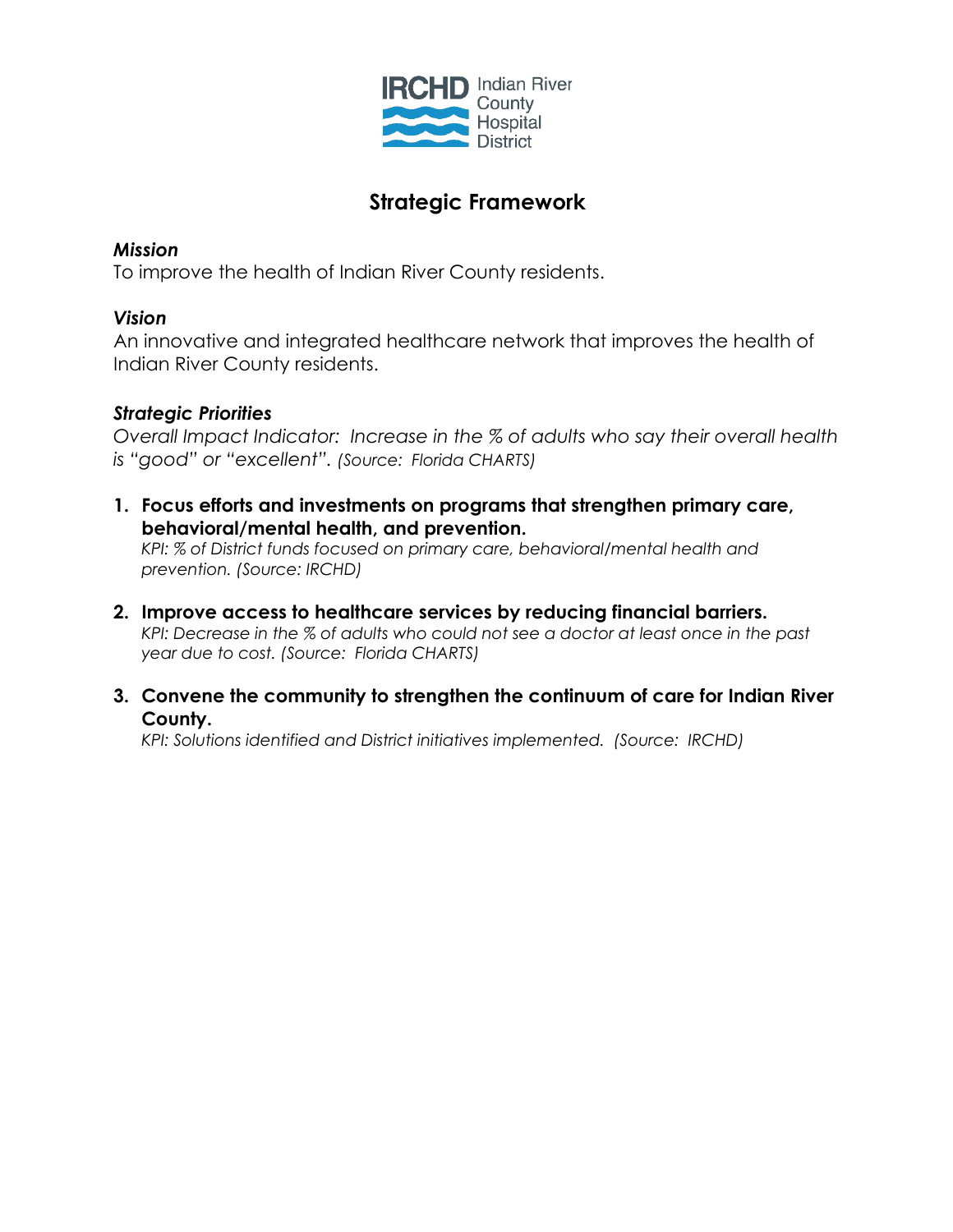## *Strategic Action Plan*

## **Strategic Priority One - Focus efforts and investments on programs that strengthen primary care, behavioral/mental health, and prevention.**

| <b>Activity</b>                                                                                                                                                       | <b>Deliverable</b>                                                                                | <b>Timeframe</b>                   | <b>Responsibility</b>    |
|-----------------------------------------------------------------------------------------------------------------------------------------------------------------------|---------------------------------------------------------------------------------------------------|------------------------------------|--------------------------|
| Develop criteria to evaluate a program/service<br>proposal aligns with the District's strategic plan.                                                                 | Criteria rubric                                                                                   | Completed by June<br>30, 2022      | Ann Marie                |
| 2. Assess every funding request against the<br>criteria, including the strength of program<br>metrics and ability to track program impact.                            | Funding<br>recommendations<br>provided to Trustees                                                | April to June annually             | Jenny                    |
| 3. Conduct an annual program audit of all District<br>funded organizations to demonstrate<br>accountability and ensure the appropriate<br>expenditure of tax dollars. | Report of a cost<br>allocation plan to the<br>Trustees<br>Report of observations to<br>the public | Completed annually<br>by August 15 | Dawn                     |
| 4. Annual budget and plan that aligns District<br>funding and programs to the strategic plan.                                                                         | Approved budget                                                                                   | Completed each<br>September        | <b>Board of Trustees</b> |

#### **Strategic Priority Two - Improve access to healthcare services by reducing financial barriers.**

|    | <b>Activity</b>                                                                                                                         | <b>Deliverable</b>                                                                         | <b>Timeframe</b>          | <b>Responsibility</b>            |
|----|-----------------------------------------------------------------------------------------------------------------------------------------|--------------------------------------------------------------------------------------------|---------------------------|----------------------------------|
|    | 5. Transition to 100% program and outcome<br>funding.                                                                                   | Financial assistance<br>application process<br>discontinued                                | By September 2023         | Jenny                            |
|    | 6. Create a program that helps offset the cost of<br>healthcare visits.                                                                 | Transition county funding<br>of healthcare need to<br>District budget                      | September 2023            | Ann Marie and<br><b>Trustees</b> |
| 7. | Identify and fund public/private partnerships<br>and programs to reduce financial barriers to<br>healthcare.                            | A multi-source financial<br>structure supporting<br>programs available to all<br>residents | Ongoing                   | Ann Marie                        |
| 8. | Provide and analyze internal and external data<br>pertaining to income, funding assistance and<br>payer sources available to residents. | Report of analysis and<br>findings                                                         | Annually before<br>budget | Dawn                             |
| 9. | Conduct additional research into the financial<br>barriers to help focus and direct funding to<br>more specific areas.                  | Summary of findings                                                                        | Ongoing                   | Kate/Dawn                        |